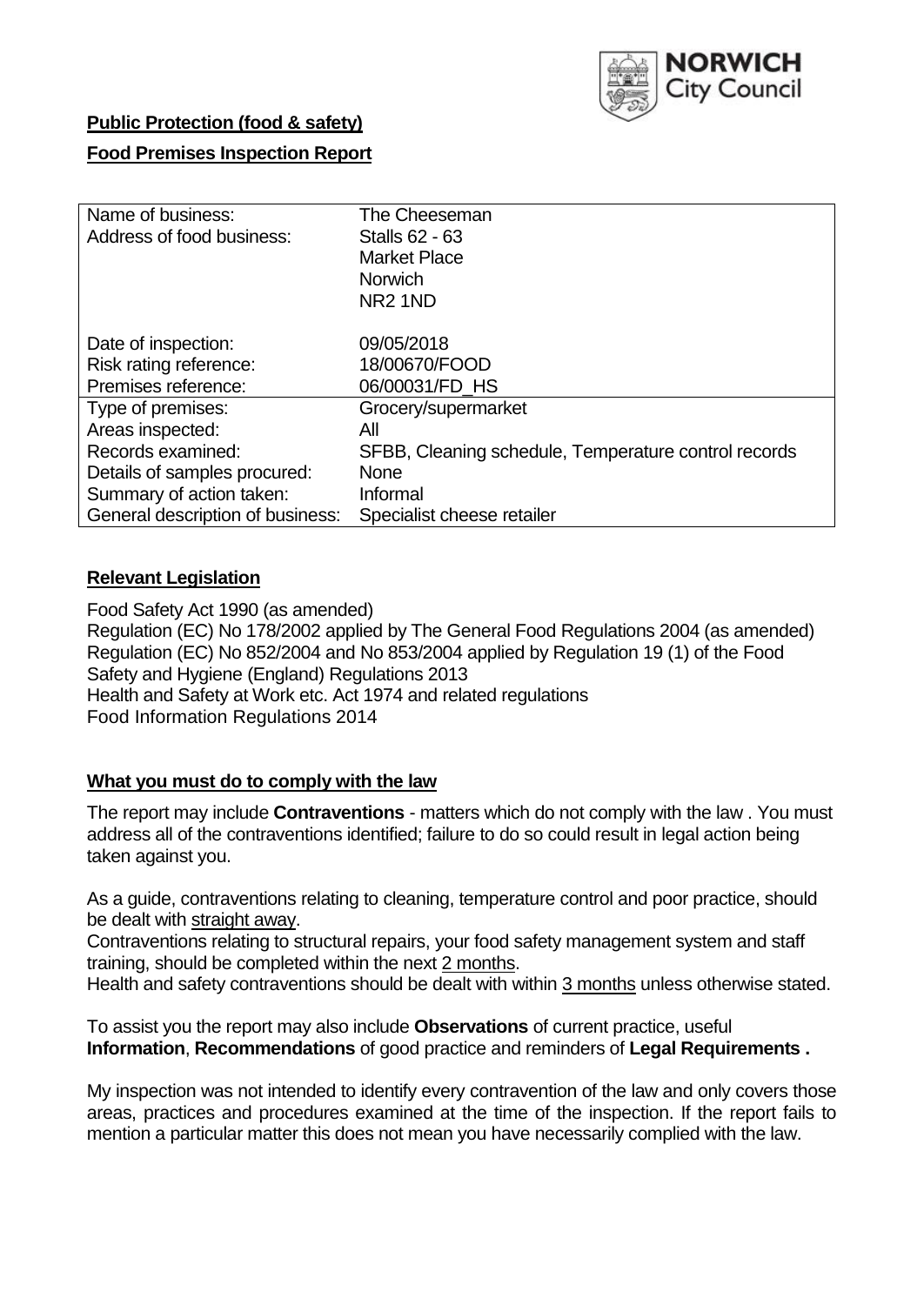# **FOOD SAFETY**

#### **How we calculate your Food Hygiene Rating:**

The food safety section has been divided into the three areas which you are scored against for the hygiene rating: 1. food hygiene and safety procedures, 2. structural requirements and 3. confidence in management/control procedures. Each section begins with a summary of what was observed and the score you have been given. Details of how these scores combine to produce your overall food hygiene rating are shown in the table.

| <b>Compliance Area</b>                     |          |    |                | <b>You Score</b> |                |    |           |    |                |  |  |
|--------------------------------------------|----------|----|----------------|------------------|----------------|----|-----------|----|----------------|--|--|
| Food Hygiene and Safety                    |          |    | 0              | 5.               | 10             | 15 | 20        | 25 |                |  |  |
| <b>Structure and Cleaning</b>              |          |    | 0              | 5.               | 10             | 15 | 20        | 25 |                |  |  |
| Confidence in management & control systems |          |    | $\overline{0}$ | 5                | 10             | 15 | 20        | 30 |                |  |  |
|                                            |          |    |                |                  |                |    |           |    |                |  |  |
| <b>Your Total score</b>                    | $0 - 15$ | 20 | $25 - 30$      |                  | $35 - 40$      |    | $45 - 50$ |    | > 50           |  |  |
| Your Worst score                           | 5        | 10 | 10             |                  | 15             |    | 20        |    | $\blacksquare$ |  |  |
|                                            |          |    |                |                  |                |    |           |    |                |  |  |
| <b>Your Rating is</b>                      | 5        | 4. | 3              |                  | $\overline{2}$ |    |           |    | $\overline{0}$ |  |  |

Your Food Hygiene Rating is 5 - a very good standard



# **1. Food Hygiene and Safety**

Food Hygiene standards are excellent. You demonstrated full compliance with legal requirements. You have safe food handling practices and procedures and all the necessary control measures to prevent cross-contamination are in place. **(Score 0)**

#### Contamination risks

**Observation** Contamination risks were generally controlled

#### Hand-washing

**Observation** Hand washing was managed well and wash-hand basins were well stocked with hand cleaning material.

#### Personal Hygiene

**Observation** I was pleased to see that standards of personal hygiene were high.

**Recommendation** staff also wear hats to prevent risk of physical contamination

### Temperature Control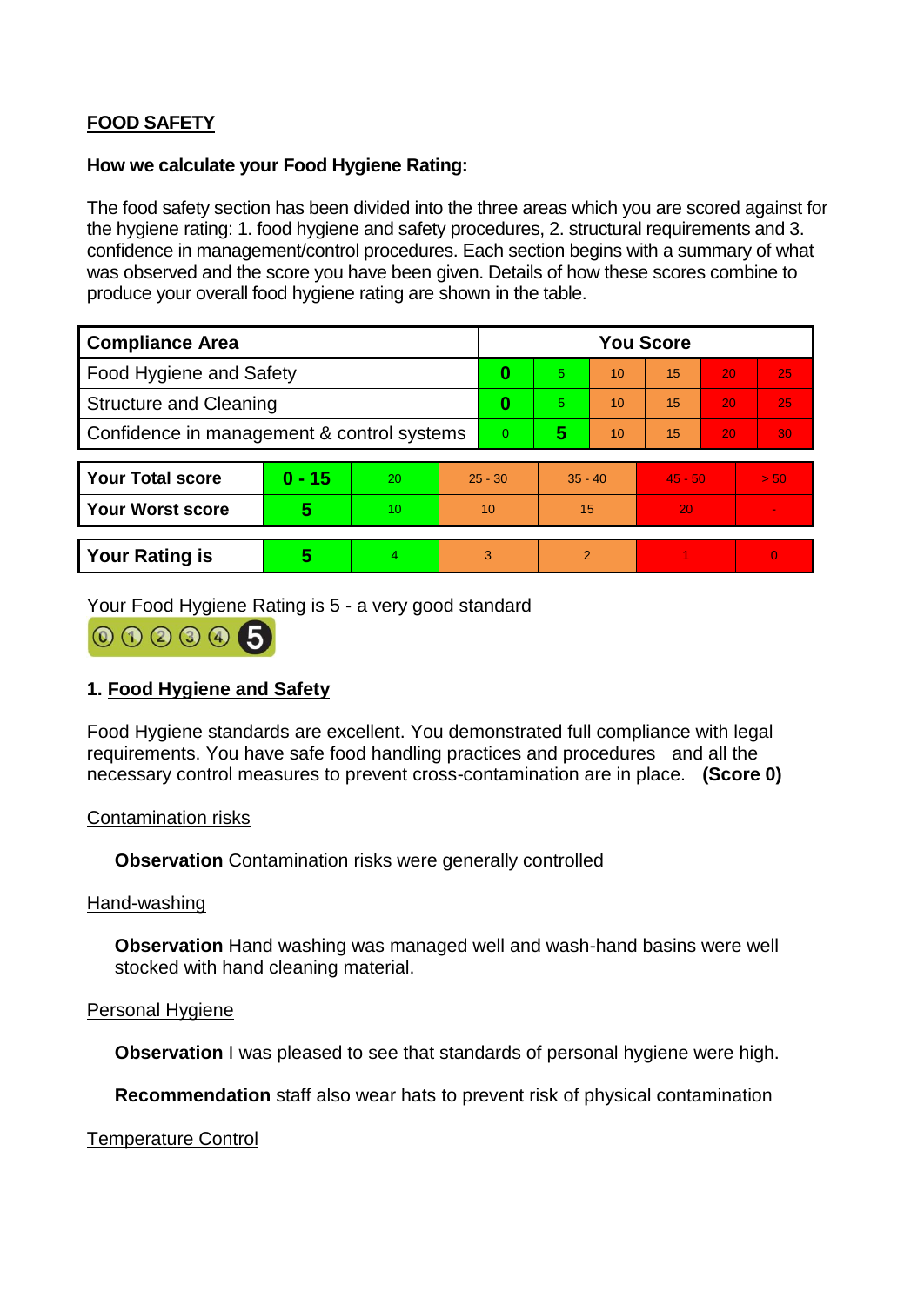**Observation** I was pleased to see you were able to limit bacterial growth and/or survival by applying appropriate temperature controls at points critical to food safety and that you were diligently monitoring temperatures.

# **2. Structure and Cleaning**

The structure facilities and standard of cleaning and maintenance are all excellent and you demonstrated full compliance with the law. There is evidence of effective pest control and procedures are in place to rectify any problems as they arise. There is good provision for waste disposal. **(Score 0)**

### Cleaning of Structure

**Observation** The kitchen had been well maintained and the standard of cleaning was very high.

# **3. Confidence in Management**

A food safety management system is in place and you demonstrate a very good standard of compliance with the law. Food hazards are understood properly controlled managed and reviewed. Your records are appropriate and generally maintained. Your staff are suitably supervised and trained. You have a good track record. There are some minor contraventions which require your attention. **(Score 5)**

### Type of Food Safety Management System Required

**Information** You can download a Safer Food Better Business pack and refill diary pages from the FSA website: www.food.gov.uk/business-industry/caterers/sfbb

### Proving Your Arrangements are Working Well

**Contravention** The Management sections in your Safer food Better Business (SFBB) pack are intended to demonstrate you are in day-to-day control of the hazards to food. The following Management sections were either missing, incomplete or not up-to-date:

 I was unable to locate pages/Safe Method for the personal hygiene within your Safer Food Better Business pack. These missing pages stipulate good hygiene procedures for staff i.e. when to wear hats or hairnets etc. If you cannot locate the missing pages you need to go online and print the missing pages.

### Waste Food and other Refuse

**Observation** You had measures in place to dispose of waste food appropriately and were employing the services of an approved waste contractor.

### Infection Control / Sickness / Exclusion Policy

**Observation** Policies were in place to prevent any infected food handler from contaminating food.